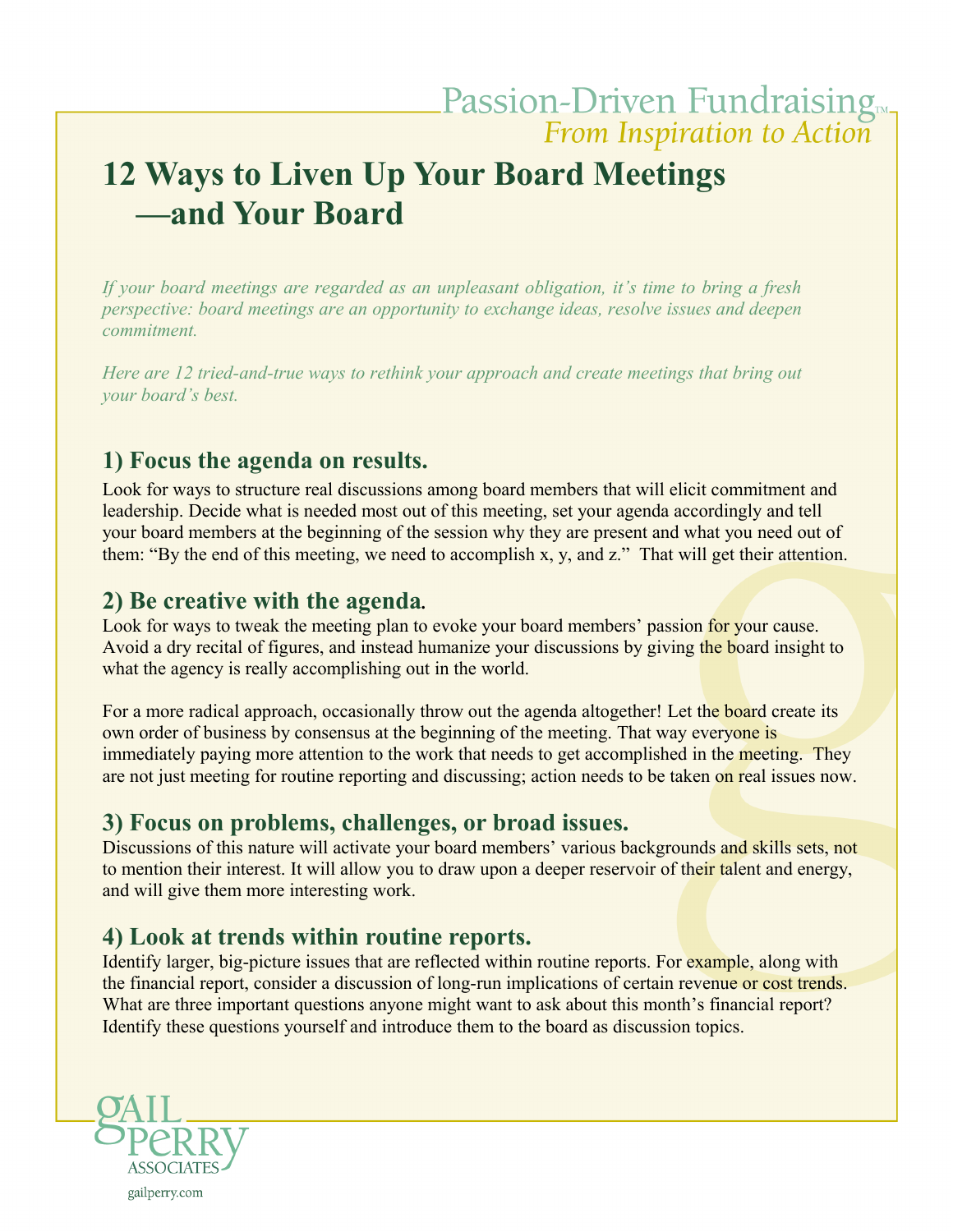Also, along with the regular fundraising report, you could schedule a big-picture discussion of the pros and cons of a subject, such as fundraising events, which we know to be high cost and effort while providing a lower financial return than cultivating major donors. Or you might have the board brainstorm ways to double the funds raised from the annual event. (Wouldn't you love to hear your board grapple with that one?)

## **5) Plan big.**

Bring big-picture strategic planning issues into regular board meetings. For example, you could take the standard strategic planning issues focusing on organizational strengths, weaknesses, opportunities and threats (SWOT analysis). Divide the four subjects over four board meetings and at each meeting, take your board through a discussion or update of one of these issues.

## **6) Look at your board meetings as cheerleading sessions.**

Get ready to fire up your board members and put them into action. For these meetings, switch your view to seeing the board as the team that is out on the field, with the role of the staff being there to encourage and congratulate them: How would you stage such a session? Identify who would need to speak in order to rev up the energy of your board.

## **7) Use consent agendas.**

Why devote valuable meeting time to routine business items that do not require much board discussion? A list of items can be mailed out in advance and approved in one vote. Any member can ask that a consent agenda item be moved back into the regular agenda for discussion. Try handling committee reports in this manner by providing written reports in the place of lengthy oral reports.

## **8) Interview the Executive Director.**

Occasionally consider allowing time for the board members to interview the executive director about what is on his/her mind. What keeps the director up at night? How about a relaxed "fireside chat" with him or her for about 10 minutes at each meeting? What an interesting discussion this could be and how engaging for board members.

## **9) Always choose one interesting item and set it up for a discussion.**

If you are nervous about turning your board loose and are not sure where the discussion might go, then let a couple of trusted board members know in advance about the planned discussion. Tell them your perspective and what you need from the board's conversation on this issue.